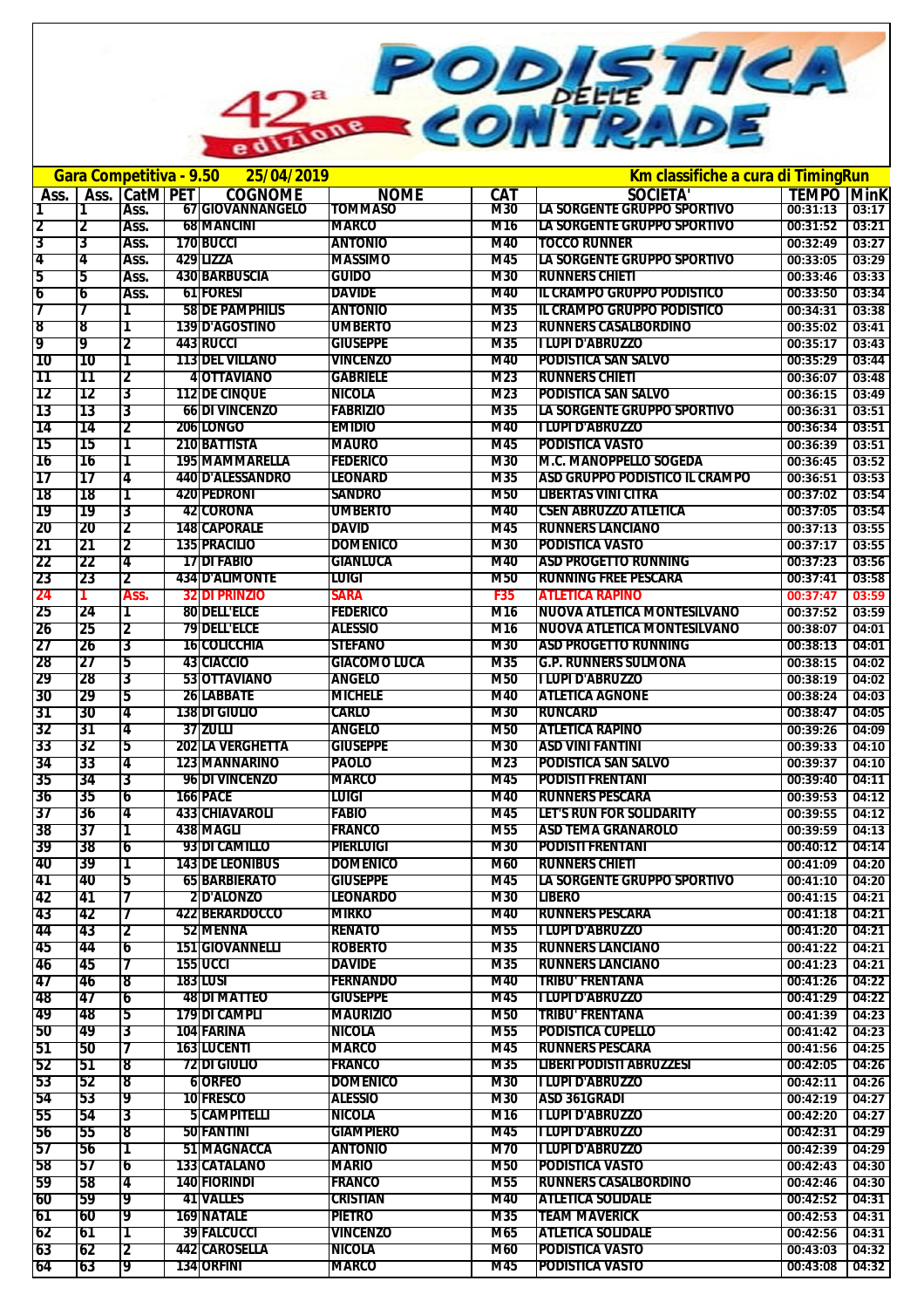| 65                              | 64       | 10             |     | <b>84 BATTISTELLA</b>    | <b>GIANNI</b>            | M45             | <b>ORTONA FOR RUNNERS</b>              | 00:43:09         | 04:33                                                                                                                               |
|---------------------------------|----------|----------------|-----|--------------------------|--------------------------|-----------------|----------------------------------------|------------------|-------------------------------------------------------------------------------------------------------------------------------------|
| 66                              | 65       | 2              |     | 95 DI VINCENZO           | <b>DIAMANTE</b>          | M65             | <b>PODISTI FRENTANI</b>                | 00:43:19         | 04:34                                                                                                                               |
| 67                              | 66       | 5              |     | 119 LAURITANO            | <b>GENNARO</b>           | M55             | <b>PODISTICA SAN SALVO</b>             | 00:43:21         | 04:34                                                                                                                               |
| 68                              | 67       | 11             |     | <b>62 PAOLUCCI</b>       | GIANNI                   | M45             | IL CRAMPO GRUPPO PODISTICO             | 00:43:23         | 04:34                                                                                                                               |
| 69                              | 68       | 3              |     | <b>177 DE LAURENTIIS</b> | <b>NICOLA GIOVANNI</b>   | M60             | <b>TRIBU' FRENTANA</b>                 | 00:43:44         | 04:36                                                                                                                               |
| 70                              | 69       | 6              |     | <b>64 VALENTINI</b>      | <b>ANTONIO</b>           | M55             | <b>IL CRAMPO GRUPPO PODISTICO</b>      | 00:43:46         | 04:36                                                                                                                               |
| 71                              | 70       | 3              |     | 164 MIANI                | <b>AURELIO</b>           | M65             | <b>RUNNERS PESCARA</b>                 | 00:43:48         | 04:37                                                                                                                               |
| 72                              | 71       | 4              |     | 141   ZINNI              | <b>LUIGI</b>             | M65             | <b>RUNNERS CASALBORDINO</b>            | 00:43:50         | 04:37                                                                                                                               |
| 73                              | 72       | 12             |     | <b>180 GENTILEZZA</b>    | VALENTINO                | M45             | <b>TRIBU' FRENTANA</b>                 | 00:43:56         | 04:37                                                                                                                               |
| 74                              | 73       | 13             |     | 132 BOZZELLI             | <b>MASSIO</b>            | M45             | <b>PODISTICA VASTO</b>                 | 00:44:04         | 04:38                                                                                                                               |
| 75                              | 74       | 4              |     | 85 DI DEO                | <b>FRANCO</b>            | M60             | <b>ORTONA FOR RUNNERS</b>              | 00:44:11         | 04:39                                                                                                                               |
| 76                              | 75       | 14             |     | <b>76 DE LUCA</b>        | <b>DONATO</b>            | M45             | <b>LUCANI FREE RUNNERS</b>             | 00:44:13         | 04:39                                                                                                                               |
| 77                              | 76       | 5              |     | 1241MIRI                 | <b>NICOLA</b>            | M60             | <b>PODISTICA SAN SALVO</b>             | 00:44:24         | 04:40                                                                                                                               |
| 78                              | 77       | 10             |     | 136 SURIANO              | <b>DIEGO</b>             | M40             | <b>PODISTICA VASTO</b>                 | 00:44:32         | 04:41                                                                                                                               |
| 79                              | 78       | 7              |     | 130 SARACENT             | <b>LEOPOLDO</b>          | M55             | <b>PODISTICA SAN SALVO</b>             | 00:44:39         | 04:42                                                                                                                               |
| 80                              | 79       | 15             |     | 198 ANGELUCCI            | <b>DAMIANO</b>           | M45             | <b>TLUPI D'ABRUZZO</b>                 | 00:44:43         | 04:42                                                                                                                               |
| 81                              | 80       | 16             |     | <b>421ICARBONETTA</b>    | <b>VINCENZO</b>          | M45             | <b>TLUPI D'ABRUZZO</b>                 | 00:44:44         | 04:43                                                                                                                               |
| 82                              | 181      | 7              |     | <b>150ID'AMATO</b>       | <b>DAVIDE</b>            | M50             | <b>RUNNERS LANCIANO</b>                | 00:44:53         | 04:43                                                                                                                               |
| 83                              |          | 17             |     | 27 PAZZOLA               | <b>CRISTIAN</b>          | M45             | <b>ATLETICA AGNONE</b>                 |                  | 04:44                                                                                                                               |
|                                 | 82       |                |     |                          |                          |                 |                                        | 00:44:56         |                                                                                                                                     |
| 84                              | 83       | 8              |     | 28 CAPRETTI              | <b>GINO</b>              | M <sub>55</sub> | <b>ATLETICA AVIS SAN BENEDETTO DEL</b> | 00:44:59         | 04:44                                                                                                                               |
| 85                              | 2        | Ass.           |     | <b>425 CIARLATANI</b>    | <b>MARIA</b>             | <b>F50</b>      | <b>I LUPI D'ABRUZZO</b>                | 00:45:07         | 04:45                                                                                                                               |
| 86                              | 84       | 11             |     | <b>196 PETRONIO</b>      | <b>MASSIMO</b>           | M40             | <b>I LUPI D'ABRUZZO</b>                | 00:45:10         | 04:45                                                                                                                               |
| 87                              | 85       | 6              |     | <b>34 IACOVELLA</b>      | <b>DONATO</b>            | M60             | <b>ATLETICA RAPINO</b>                 | 00:45:12         | 04:45                                                                                                                               |
| 88                              | 3        | Ass.           |     | <b>174 SACRAMONE</b>     | <b>PATRIZIA</b>          | <b>F45</b>      | <b>TOCCO RUNNER</b>                    | 00:45:30         | 04:47                                                                                                                               |
| 89                              | 86       | 8              |     | 439 MARTINO              | <b>DOMENICO</b>          | <b>M50</b>      | <b>ASD ACCADEMY RUNNING LUCERA</b>     | 00:45:32         | 04:48                                                                                                                               |
| 90                              | 187      | 7              |     | 92 CELENZA               | <b>NINO</b>              | M60             | <b>PODISTI FRENTANI</b>                | 00:45:34         | 04:48                                                                                                                               |
| 91                              | 88       | 8              |     | <b>192 TROTTA</b>        | GIOVANNI                 | M60             | <b>TRIBU' FRENTANA</b>                 | 00:45:58         | 04:50                                                                                                                               |
| 92                              | 4        | Ass.           | 111 | <b>TCILLI</b>            | <b>BARBARA</b>           | F45             | <b>PODISTICA SAN SALVO</b>             | 00:45:59         | 04:50                                                                                                                               |
| 93                              | 89       | 9              |     | 127 IROSSANO             | <b>ANTONIO</b>           | <b>M50</b>      | <b>PODISTICA SAN SALVO</b>             | 00:46:05         | 04:51                                                                                                                               |
| 94                              | 90       | 12             |     | <b>178 DE MARCO</b>      | <b>MARIO</b>             | M40             | <b>TRIBU' FRENTANA</b>                 | 00:46:12         | 04:52                                                                                                                               |
| 95                              | 91       | 9              |     | 98 BASCELLI              | <b>MASSIMO</b>           | M60             | <b>PODISTICA ALTERNATIVA</b>           | 00:46:14         | 04:52                                                                                                                               |
| 196                             | 92       | 13             |     | 188 PIGNETTI             | <b>DINO</b>              | M40             | <b>TRIBU' FRENTANA</b>                 | 00:46:26         | 04:53                                                                                                                               |
| 97                              | 93       | 78             |     | 118 GIZZI                | <b>PASQUALE</b>          | M45             | <b>PODISTICA SAN SALVO</b>             | 00:46:28         | 04:53                                                                                                                               |
| 198                             | 94       | 14             |     | 88 PRIMAVERA             | <b>PIETRO</b>            | M40             | <b>ORTONA FOR RUNNERS</b>              | 00:46:41         | 04:55                                                                                                                               |
| 99                              | 95       | 5              |     | 74 RICCI                 | SANTI                    | M65             | <b>LIBERO</b>                          | 00:46:44         | 04:55                                                                                                                               |
| 100                             | 196      | 10             |     | 90 ANDREOLI              | <b>RENATO</b>            | <b>M50</b>      | <b>PODISTI FRENTANI</b>                | 00:46:45         | 04:55                                                                                                                               |
| 101                             | 97       | 79             |     | 59 FATTIBENE             | <b>MICHELE</b>           | M45             | <b>IL CRAMPO GRUPPO PODISTICO</b>      | 00:46:52         | 04:56                                                                                                                               |
| 102                             | 98       | 6              |     | <b>45 DE SIMONE</b>      | <b>RAFFAELE</b>          | M65             | <b>TLUPI D'ABRUZZO</b>                 | 00:47:05         | 04:57                                                                                                                               |
| 103                             | 99       | 10             |     | <b>71 PAOLONE</b>        | <b>FRANCESCO</b>         | M35             | LET'S RUN FOR SOLIDARITY               | 00:47:16         | 04:59                                                                                                                               |
| 104                             | 100      | 20             |     | 29 CAPUZZI               | <b>GIANNI</b>            | M45             | <b>ATLETICA RAPINO</b>                 | 00:47:18         | 04:59                                                                                                                               |
|                                 |          |                |     |                          |                          | M60             | <b>TRIBU' FRENTANA</b>                 |                  |                                                                                                                                     |
|                                 |          |                |     |                          |                          |                 |                                        |                  |                                                                                                                                     |
| 105                             | 101      | 10             |     | 193 ZINNT                | <b>CELESTINO CAMILLO</b> |                 |                                        | 00:47:20         |                                                                                                                                     |
| 106                             | 1102     | 11             |     | 86 FARINA                | <b>GIOVANNI</b>          | M50             | <b>ORTONA FOR RUNNERS</b>              | $00:47:25$ 04:59 |                                                                                                                                     |
| 107                             | 103      | 12             |     | 428 LEONE                | <b>ENRICO</b>            | M50             | <b>RUNNERS PESCARA</b>                 | 00:47:30         |                                                                                                                                     |
| 108                             | 104      | 9              |     | 103 D'ANNUNZIO           | NICOLA                   | M55             | <b>PODISTICA CUPELLO</b>               | 00:47:44         |                                                                                                                                     |
| 109                             | 105      | 21             |     | 56 BOMBA                 | MARIO                    | M45             | IL CRAMPO GRUPPO PODISTICO             | 00:47:49         |                                                                                                                                     |
| 110                             | 106      | 11             |     | 126 PACE                 | <b>GABRIELE</b>          | M35             | <b>PODISTICA SAN SALVO</b>             | 00:47:52         |                                                                                                                                     |
| 111                             | 107      | 13             |     | 197 LANNUTTI             | <b>GIUSEPPE</b>          | M50             | <b>TLUPI D'ABRUZZO</b>                 | 00:48:18         |                                                                                                                                     |
| 112                             | 108      | 22             |     | 144 DI POMPONIO          | luca                     | M45             | <b>RUNNERS CHIETI</b>                  | 00:48:21         |                                                                                                                                     |
| 113                             | 5.       | Ass.           |     | 186 NOLANI               | NICOLETTA                | F45             | <b>TRIBU' FRENTANA</b>                 | 00:48:40         |                                                                                                                                     |
| 114                             | 109      | 23             |     | 115 DI GIACOMO           | <b>FRANCESCO</b>         | M45             | <b>PODISTICA SAN SALVO</b>             | 00:48:45         |                                                                                                                                     |
| 115                             | 110      | 12             |     | 436 ZINNI.               | <b>MARCO</b>             | M35             | LIBERO                                 | 00:48:59         |                                                                                                                                     |
|                                 | 111      | $\overline{2}$ |     | <b>142 BUCCI</b>         | <b>QUINTINO</b>          | M70             | <b>RUNNERS CHIETI</b>                  | 00:49:01         |                                                                                                                                     |
|                                 | 112      | $\overline{3}$ |     | 184 MARFISI              | <b>RAFFAELE</b>          | M70             | <b>TRIBU' FRENTANA</b>                 | 00:49:05         |                                                                                                                                     |
| 118                             | 113      | 24             |     | <b>131 BARONE</b>        | <b>DAVIDE</b>            | M45             | PODISTICA VASTO                        | 00:49:07         |                                                                                                                                     |
|                                 | 114      | 25             |     | <b>437 GIURASTANTE</b>   | <b>FRANCO</b>            | M45             | <b>ASD PROGETTO RUNNING</b>            | 00:49:17         |                                                                                                                                     |
|                                 |          |                |     | <b>33 GIANVITTORIO</b>   | <b>CLAUDIO</b>           | M45             | <b>ATLETICA RAPINO</b>                 | 00:49:18         | 04:59<br>05:00<br>05:01<br>05:02<br>05:02<br>05:05<br>05:05<br>05:07<br>05:08<br>05:09<br>05:10<br>05:10<br>05:10<br>05:11<br>05:11 |
| <b>116</b><br>117<br>119<br>120 | 115<br>6 | 26             |     |                          |                          | <b>F50</b>      |                                        |                  |                                                                                                                                     |
| 121                             |          | Ass.           |     | 105 MATTIOLI             | PIERA                    |                 | <b>PODISTICA CUPELLO</b>               | 00:49:22         | 05:12                                                                                                                               |
| 122                             | 116      | 11             |     | <b>154 SCOLARO</b>       | <b>ANGELO</b>            | M60             | <b>RUNNERS LANCIANO</b>                | 00:49:24         | 05:12                                                                                                                               |
| 123                             | 117      | 4              |     | 204 FANTINI              | <b>ADOLFO</b>            | M16             | <b>PODISTI FRENTANI</b>                | 00:49:31         | 05:13                                                                                                                               |
| 124                             | 118      | 12             |     | <b>181 IANNONE</b>       | <b>PASQUALE</b>          | M60             | <b>TRIBU' FRENTANA</b>                 | 00:49:32         | 05:13                                                                                                                               |
| 125                             | 119      | 27             |     | 117 DI RISIO             | <b>NICOLA</b>            | M45             | <b>PODISTICA SAN SALVO</b>             | 00:49:39         | 05:14                                                                                                                               |
| <b>126</b>                      | 120      | 4              |     | <b>158 DI DONATO</b>     | <b>SERGIO</b>            | M70             | <b>RUNNERS MONTESILVANO</b>            | 00:49:53         | 05:15                                                                                                                               |
| 127                             | 121      | 14             |     | <b>13 SISOFO</b>         | <b>GABRIELE</b>          | M50             | <b>ASD ATLETICA RUNNERS RIPA</b>       | 00:49:56         | 05:15                                                                                                                               |
| 128                             | 122      | 13             |     | 97 FANTINI               | <b>SERGIO</b>            | M60             | <b>PODISTI FRENTANI</b>                | 00:50:01         | 05:16                                                                                                                               |
| 129                             |          |                |     | <b>44 CICOLINI</b>       | <b>FIORENZA</b>          | <b>F50</b>      | <b>I LUPI D'ABRUZZO</b>                | 00:50:05         | 05:16                                                                                                                               |
| 130                             | 123      | 15             |     | 147 RAPINO               | <b>NICOLA</b>            | M70             | <b>RUNNERS CHIETI</b>                  | 00:50:13         |                                                                                                                                     |
| 131                             | 124      | T              |     | 35 MICHELLI              | <b>CAMILLO</b>           | M65             | <b>ATLETICA RAPINO</b>                 | 00:50:28         |                                                                                                                                     |
| 132                             | 125      | 15             |     | 157 VERI'                | <b>ANTONIO</b>           | M50             | <b>RUNNERS LANCIANO</b>                | 00:50:40         |                                                                                                                                     |
| 133                             | 126      | 10             |     | 102 BERARDINI            | <b>DINO</b>              | M55             | <b>PODISTICA CUPELLO</b>               | 00:50:45         |                                                                                                                                     |
| 134                             | 127      | 14             |     | <b>190 TESONE</b>        | <b>GIUSEPPE</b>          | M60             | <b>TRIBU' FRENTANA</b>                 | 00:50:47         |                                                                                                                                     |
| 135                             | 128      | 18             |     | <b>30 CELLUCCI</b>       | <b>GENNARINO</b>         | M65             | <b>ATLETICA RAPINO</b>                 | 00:50:56         | 05:17<br>05:19<br>05:20<br>05:21<br>05:21<br>05:22                                                                                  |
| 136                             | 129      | 28             |     | <b>12 RUPI</b>           | <b>ROMEO</b>             | M45             | <b>ASD ATLETICA FOSSACESIA</b>         | 00:51:00         | 05:22                                                                                                                               |
| 137                             | 130      | 29             |     | 19 PALOMBARO             | <b>MAURO</b>             | M45             | <b>ASD PROGETTO RUNNING</b>            | 00:51:03         |                                                                                                                                     |
| 138                             | 8        |                |     | <b>14 CACCHIONE</b>      | MILENA                   | <b>F23</b>      | <b>IL CRAMPO GRUPPO PODISTICO</b>      | 00:51:07         | 05:22<br>05:23                                                                                                                      |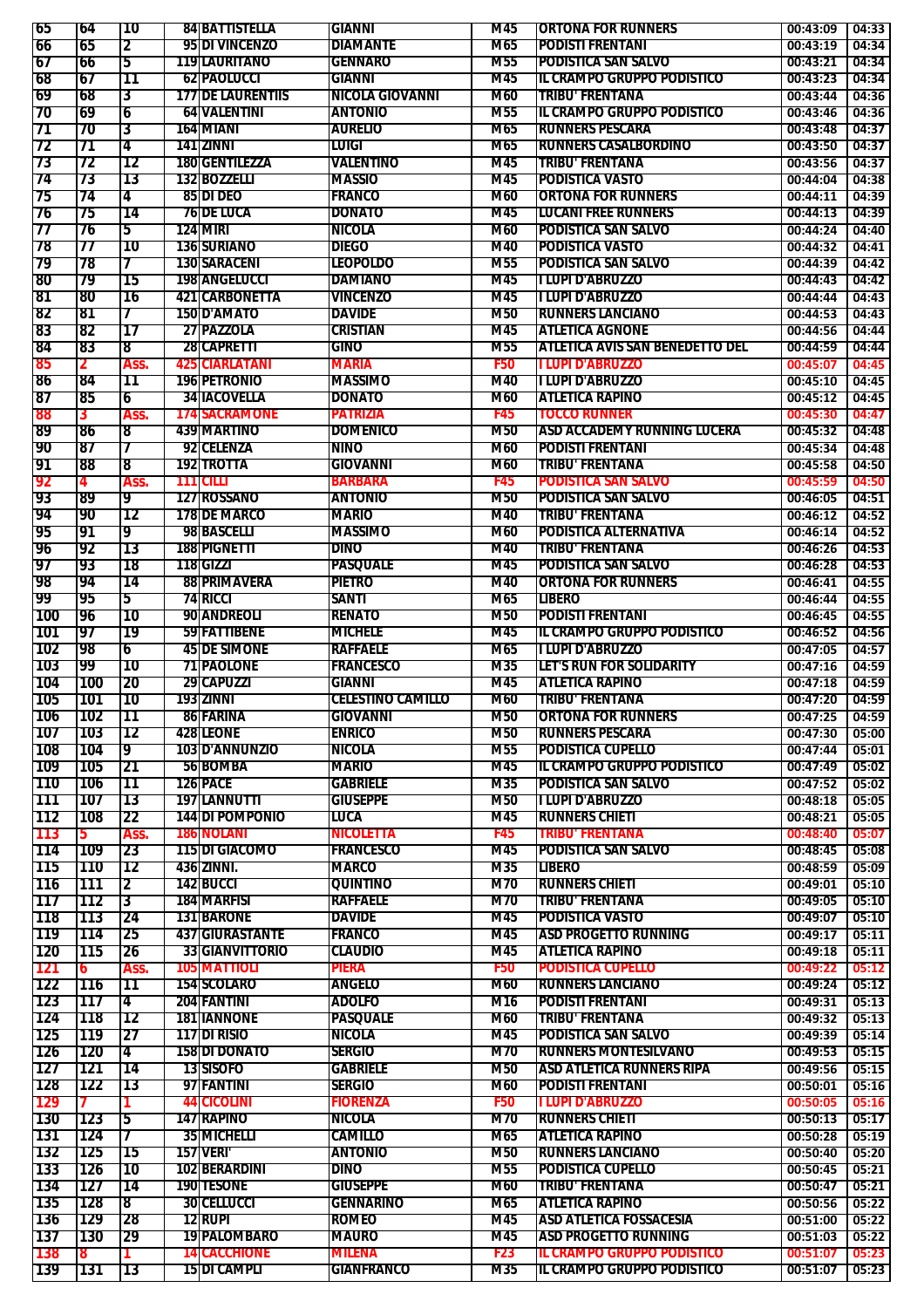| 140        | 132   | 14        |     | 182 IEZZT              | <b>DAVIDE</b>      | M35        | <b>TRIBU' FRENTANA</b>               | 00:51:13 | 05:23 |
|------------|-------|-----------|-----|------------------------|--------------------|------------|--------------------------------------|----------|-------|
| 141        | 9     |           |     | <b>77 AGNELLINI</b>    | ANNALISA           | <b>F55</b> | NUOVA ATLETICA MONTESILVANO          | 00:51:16 | 05:24 |
|            |       |           |     |                        |                    |            |                                      |          |       |
| 142        | 10    | 2         |     | <b>57 COSTANTINI</b>   | PIERA              | <b>F55</b> | <b>IL CRAMPO GRUPPO PODISTICO</b>    | 00:51:17 | 05:24 |
| 143        | 133   | 15        |     | <b>78 ALIPRANDI</b>    | <b>ALFONSO</b>     | M60        | INUOVA ATLETICA MONTESILVANO         | 00:51:21 | 05:24 |
| 144        | 134   | ٦6        |     | <b>38 CARINI</b>       | <b>ANDREA</b>      | <b>M50</b> | <b>ATLETICA SOLIDALE</b>             | 00:51:24 | 05:25 |
| 145        | 135   | 15        |     | <b>435 CONTI</b>       | <b>SIMONE</b>      | M40        | <b>ASD PODISTICA CUPELLO</b>         | 00:51:41 | 05:26 |
|            |       |           |     |                        | <b>LUIGI</b>       |            | <b>NUOVA ATLETICA MONTESILVANO</b>   |          | 05:27 |
| 146        | 136   | 9         |     | 431 FECONDO            |                    | M65        |                                      | 00:51:46 |       |
| 147        | 137   | <b>10</b> |     | <b>82 GIROSANTE</b>    | <b>GIANCARLO</b>   | M65        | INUOVA ATLETICA MONTESILVANO         | 00:51:54 | 05:28 |
| 148        | 138   | 11        |     | <b>185 MARINELLI</b>   | <b>ALESSIO</b>     | <b>M55</b> | <b>TRIBU' FRENTANA</b>               | 00:51:55 | 05:28 |
| 149        | 139   | ٦6        |     | 87 GIAMBUZZI           | <b>ROBERTO</b>     | M60        | <b>ORTONA FOR RUNNERS</b>            | 00:51:56 | 05:28 |
|            |       |           |     |                        |                    |            | <b>TLUPI D'ABRUZZO</b>               |          |       |
| 150        | 140   | 17        |     | <b>47IDI DOMENICA</b>  | <b>DONATO</b>      | M60        |                                      | 00:52:06 | 05:29 |
| 151        | 141   | 30        |     | 46 ORFEO               | <b>VALERIO</b>     | M45        | II LUPI D'ABRUZZO                    | 00:52:08 | 05:29 |
| 152        | 142   | 31        |     | 54 TANO                | <b>AUGUSTO</b>     | M45        | <b>I LUPI D'ABRUZZO</b>              | 00:52:08 | 05:29 |
| 153        | 143   | 16        |     | <b>40 PICCHIONE</b>    | <b>ANTONIO</b>     | M40        | <b>ATLETICA SOLIDALE</b>             | 00:52:19 | 05:30 |
| 154        | 11    |           |     | <b>201 RONZITTI</b>    | <b>INCORONATA</b>  | <b>F50</b> | <b>ASD VINI FANTINI</b>              | 00:52:25 |       |
|            |       | 2         |     |                        |                    |            |                                      |          | 05:31 |
| 155        | 144   | 5         |     | 444 DI CIANO           | <b>MATTEO</b>      | M16        | <b>ATLETICA RAPINO</b>               | 00:52:29 | 05:31 |
| 156        | 12    |           |     | <b>70 IODICE</b>       | <b>CARMEN</b>      | F45        | LET'S RUN FOR SOLIDARITY             | 00:52:40 | 05:33 |
| 157        | 145   | 12        |     | 100 FAIETA             | <b>DARIO</b>       | M55        | <b>PODISTICA ALTERNATIVA</b>         | 00:52:48 | 05:33 |
| 158        | 13    |           |     | <b>168 SARRA</b>       | <b>VENERE</b>      | <b>F70</b> | <b>RUNNERS PESCARA</b>               | 00:52:59 | 05:35 |
|            |       |           |     |                        |                    |            |                                      |          |       |
| 159        | 146   | 6         |     | <b>120ILEONZIO</b>     | <b>GENEROSO</b>    | M70        | <b>PODISTICA SAN SALVO</b>           | 00:53:00 | 05:35 |
| 160        | 147   | 7         |     | <b>25 LABBATE</b>      | <b>GIOVANNI</b>    | M70        | <b>ATLETICA AGNONE</b>               | 00:53:17 | 05:37 |
| 161        | 14    | 3         | 129 | <b>SANESE</b>          | ANTONELLA          | <b>F50</b> | <b>PODISTICA SAN SALVO</b>           | 00:53:24 | 05:37 |
|            | 148   | 18        |     | <b>81 DI MARCO</b>     | <b>LUCIANO</b>     | M60        | INUOVA ATLETICA MONTESILVANO         | 00:53:46 | 05:40 |
| 162        |       |           |     |                        |                    |            |                                      |          |       |
| 163        | 149   | 17        |     | <b>191ITIBERIO</b>     | LUCA MICHELE       | M40        | <b>TRIBU' FRENTANA</b>               | 00:53:48 | 05:40 |
| 164        | 150   | 32        |     | <b>36 PIERGROSSI</b>   | <b>PIETRO</b>      | M45        | <b>ATLETICA RAPINO</b>               | 00:53:59 | 05:41 |
| 165        | 151   | 11        |     | <b>208 DI CLEMENTE</b> | <b>ANTONIO</b>     | M65        | <b>ACLI MARATHON</b>                 | 00:54:10 | 05:42 |
| 166        |       | 4         |     | <b>149 CARREA</b>      | <b>SONIA</b>       | <b>F50</b> | <b>RUNNERS LANCIANO</b>              | 00:54:22 | 05:43 |
|            | 15    |           |     |                        |                    |            |                                      |          |       |
| 167        | 152   | Τ         |     | <b>22ICATOLINO</b>     | <b>ROCCO</b>       | M75        | <b>ASD TO021</b>                     | 00:54:28 | 05:44 |
| <b>168</b> | 153   | 19        |     | <b>156 VALENTE</b>     | <b>PANTALEONE</b>  | M60        | <b>RUNNERS LANCIANO</b>              | 00:54:35 | 05:45 |
| 169        | 154   | 8         |     | <b>49 DI TORO</b>      | <b>ALFONSO</b>     | M70        | <b>TLUPI D'ABRUZZO</b>               | 00:55:31 | 05:51 |
| 170        | 16    |           |     | 153 PILI               | <b>LUCIA CATIA</b> | F40        | <b>RUNNERS LANCIANO</b>              |          |       |
|            |       |           |     |                        |                    |            |                                      | 00:55:44 | 05:52 |
| 171        | 155   | 13        |     | <b>114 DI CESARE</b>   | <b>NICOLAS</b>     | M55        | <b>PODISTICA SAN SALVO</b>           | 00:55:51 | 05:53 |
| 172        | 156   | 20        |     | 83 MEZZAPESA           | GIOVANNI           | M60        | <b>NUOVA ATLETICA MONTESILVANO</b>   | 00:55:59 | 05:54 |
| 173        | 17    |           |     | <b>432 MANTINI</b>     | <b>DORIANA</b>     | <b>F60</b> | <b>NUOVA ATLETICA MONTESILVANO</b>   | 00:56:01 | 05:54 |
|            |       |           |     | <b>427 D'ARTISTA</b>   | DANIELA            | <b>F60</b> | <b>RUNNERS CHIETI</b>                |          |       |
| 174        | 18    | 2         |     |                        |                    |            |                                      | 00:56:23 | 05:56 |
| 175        | 19    | 3         |     | 159 CSETE              | ELVIRA             | <b>F55</b> | <b>RUNNERS PESCARA</b>               | 00:56:30 | 05:57 |
| 176        | 20    | 3         | 122 | <b>LUCCI</b>           | <b>MAFALDA</b>     | <b>F60</b> | <b>PODISTICA SAN SALVO</b>           | 00:56:54 | 05:59 |
| 177        | 157   | 15        |     | 419 IANNUCCI           | <b>MARCELLO</b>    | M35        | <b>LIBERO</b>                        | 00:57:04 | 06:00 |
| 178        | 158   | 12        |     | <b>426 GIANSANTE</b>   | ROBERTO.           | M65        | <b>IRUNNERS CHIETI</b>               | 00:57:35 | 06:04 |
|            |       |           |     |                        |                    |            |                                      |          |       |
| 179        | 159   | 21        |     | 94 DI CAMILLO          | SILVIO             | M60        | <b>PODISTI FRENTANI</b>              | 00:57:37 | 06:04 |
| <b>180</b> | l 160 | 9         |     | <b>145 MARCUCCI</b>    | <b>ROCCO</b>       | M70        | <b>IRUNNERS CHIETI</b>               | 00:57:39 | 06:04 |
| 181        | 1161  | 22        |     | 121 LUCCI              | <b>DOMENICO</b>    | M60        | <b>PODISTICA SAN SALVO</b>           | 00:57:43 | 06:05 |
| 182        | 21    | 4         |     | <b>116 DI LUCA</b>     | <b>MARIA</b>       | <b>F60</b> | <b>PODISTICA SAN SALVO</b>           | 00:57:45 | 06:05 |
|            |       |           |     |                        |                    |            |                                      |          |       |
| 183        | 22    | 2         |     | <b>187 PAVONE</b>      | LUCIA              | F45        | <b>TRIBU' FRENTANA</b>               | 00:57:50 | 06:05 |
| 184        | 162   | 23        |     | <b>423 MELCHIORRE</b>  | <b>GIUSEPPE</b>    | M60        | <b>TOCCO RUNNER</b>                  | 00:58:30 | 06:09 |
| 185        | 163   | 24        |     | <b>146 RAPINO</b>      | <b>ANGELO</b>      | M60        | <b>RUNNERS CHIETI</b>                | 00:58:32 | 06:10 |
| 186        | 23    | 4         |     | <b>441 CASTORIO</b>    | <b>ANTONELLA</b>   | <b>F55</b> | <b>PODISTICA SAN SALVO</b>           | 00:58:46 | 06:11 |
|            |       |           |     |                        |                    |            |                                      |          |       |
| 187        | 164   | 25        |     | <b>128 SAMBROTTA</b>   | <b>ANTONIO</b>     | M60        | <b>PODISTICA SAN SALVO</b>           | 00:58:49 | 06:11 |
| 188        | 165   | 13        |     | <b>207 PERRUCCI</b>    | PIETRO             | M65        | <b>ACLI MARATHON</b>                 | 00:59:25 | 06:15 |
| 189        | 24    | 2         |     | <b>176 AIMOLA</b>      | <b>FRANCESCA</b>   | F40        | <b>TRIBU' FRENTANA</b>               | 00:59:27 | 06:15 |
| 190        | 25    | 5.        |     | <b>167 PETRUCCI</b>    | Laura              | <b>F50</b> | <b>RUNNERS PESCARA</b>               | 00:59:46 | 06:17 |
|            |       |           |     |                        |                    |            |                                      |          |       |
| 191        | 166   | ٦6        |     | 172 LANARI             | <b>ENRICO</b>      | M35        | <b>TOCCO RUNNER</b>                  | 00:59:53 | 06:18 |
| 192        | 26    |           |     | <b>173 MELCHIORRE</b>  | <b>MARIKA</b>      | <b>F30</b> | <b>TOCCO RUNNER</b>                  | 00:59:55 | 06:18 |
| 193        | 27    | 3         |     | <b>11 DE LUCA</b>      | <b>NATALIA</b>     | F40        | <b>ASD ATLETICA ABRUZZO L'AQUILA</b> | 01:00:11 | 06:20 |
| 194        | 28    | 4         |     | 55 ABBONIZIO           | ANNA               | F40        | <b>IL CRAMPO GRUPPO PODISTICO</b>    | 01:00:15 | 06:21 |
|            |       |           |     |                        | Luigi              | M40        | LET'S RUN FOR SOLIDARITY             |          |       |
| 195        | 167   | 18        |     | <b>69 CEGLIE</b>       |                    |            |                                      | 01:00:34 | 06:23 |
| 196        | 29    | 5.        |     | 91 BIRAGHI             | MILVA              | <b>F55</b> | <b>PODISTI FRENTANI</b>              | 01:02:25 | 06:34 |
| 197        | 168   | 14        |     | 211 TARQUINI           | <b>SERGIO</b>      | M65        | <b>LIBERTAS VINI CITRA</b>           | 01:02:29 | 06:35 |
| 198        | 169   | '10       |     | <b>75 TUPONE</b>       | <b>ANTONIO</b>     | M70        | <b>LIBERTAS VINI CITRA</b>           | 01:02:37 | 06:35 |
|            |       |           |     |                        |                    |            |                                      |          |       |
| 199        | 170   | 17        |     | <b>189 DI GIUSEPPE</b> | ALESSANDRO         | <b>M50</b> | <b>TRIBU' FRENTANA</b>               | 01:04:08 | 06:45 |
| 200        | 171   | 15        |     | <b>63 PIERINI</b>      | <b>ROBERTO</b>     | M65        | IIL CRAMPO GRUPPO PODISTICO          | 01:05:28 | 06:53 |
| 201        | 30    | 6         |     | <b>107 ROTUNNO</b>     | CARMELA            | <b>F55</b> | <b>PODISTICA CUPELLO</b>             | 01:05:40 | 06:55 |
| 202        | 172   | 14        |     | <b>106 PROFETA</b>     | <b>SERGIO</b>      | M55        | <b>PODISTICA CUPELLO</b>             | 01:05:44 | 06:55 |
|            |       |           |     |                        |                    |            |                                      |          |       |
| 203        | 173   | 6         |     | <b>162 D'ANTEO</b>     | <b>DANIELE</b>     | M16        | <b>RUNNERS PESCARA</b>               | 01:06:29 | 07:00 |
| 204        | 174   | 16        |     | <b>165 NARDONE</b>     | PIETRO             | M65        | <b>RUNNERS PESCARA</b>               | 01:06:31 | 07:00 |
| 205        | 31    | 6         |     | 175 SALVATI            | <b>DONATELLA</b>   | <b>F50</b> | <b>TOCCO RUNNER</b>                  | 01:08:03 | 07:10 |
| 206        | 175   | l 10      |     | <b>18 DI GHIONNO</b>   | LUCA               | M30        | <b>ASD PROGETTO RUNNING</b>          | 01:11:14 | 07:30 |
|            |       | 15        |     | 171 DI VITA            | CARLO              | M55        | <b>TOCCO RUNNER</b>                  | 01:11:16 | 07:30 |
| 207        | 176   |           |     |                        |                    |            |                                      |          |       |
| 208        | 1177  | I 18      |     | <b>161ID'ANTEO</b>     | ANGELO             | M50        | <b>RUNNERS PESCARA</b>               | 01:11:20 | 07:31 |
| 209        | 178   | 26        |     | 9 BOMBA                | NICOLA             | M60        | ASD 361GRADI                         | 01:12:12 | 07:36 |
| 210        | 32    |           |     | <b>99 DI GIOVANNI</b>  | <b>GABRIELLA</b>   | <b>F50</b> | <b>PODISTICA ALTERNATIVA</b>         | 01:23:04 | 08:45 |
|            |       |           |     |                        |                    |            |                                      |          |       |
| 211        | 33    | 8         |     | <b>101 PICCIANI</b>    | <b>MARIATERESA</b> | <b>F50</b> | <b>PODISTICA ALTERNATIVA</b>         | 01:23:08 | 08:45 |
|            |       |           |     |                        |                    |            | Gara Non Competitiva - 4.7 Km        |          |       |
|            |       |           |     | 411 DI LIZIO.          | <b>RICCARDO</b>    |            | M14-15 ASD ATLETICA RUNNERS RIPA     | 00:16:52 |       |
| ΠТ         | 11    | Ass.      |     |                        |                    |            |                                      |          | 03:35 |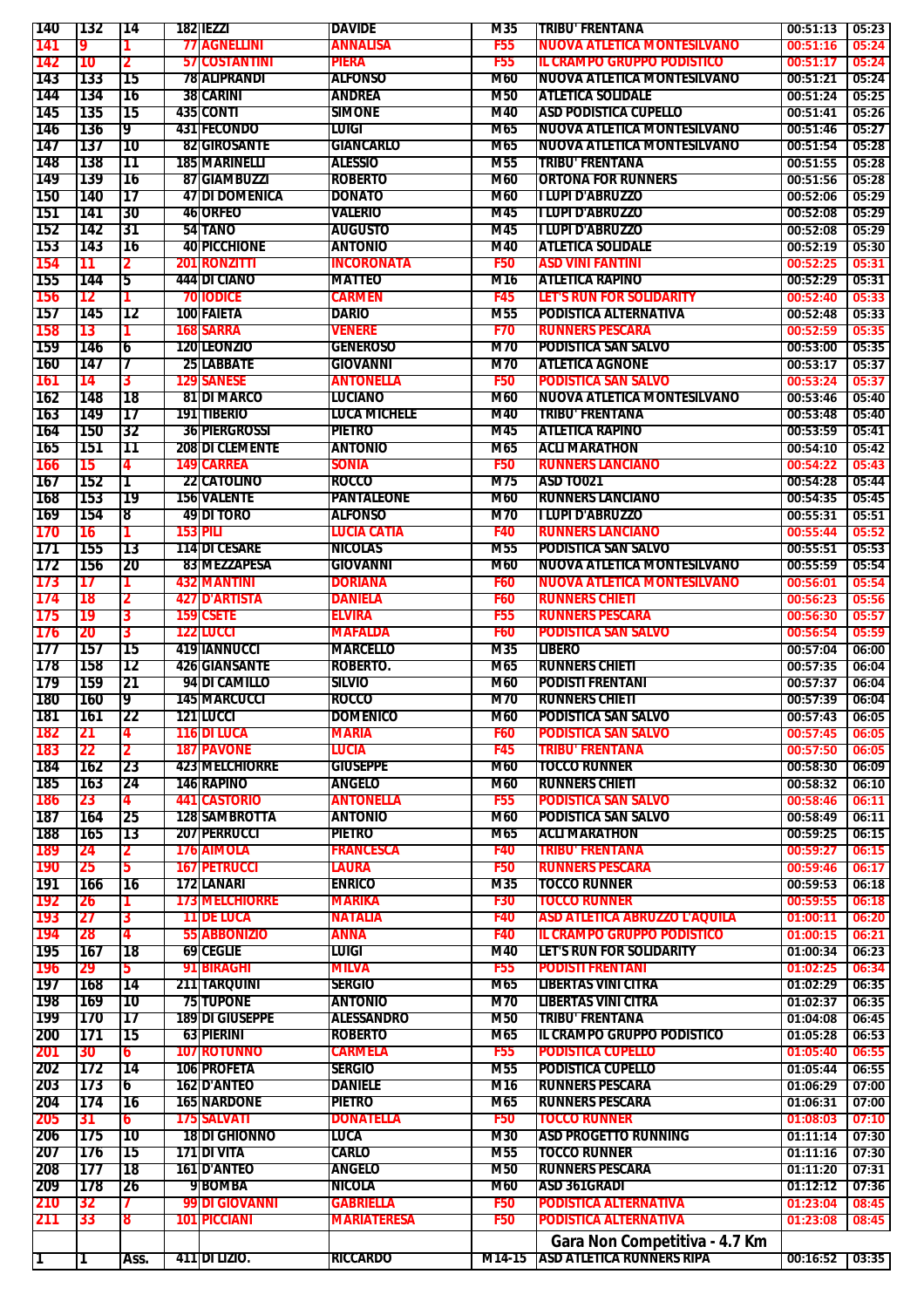| 12                   | 12       | Ι1   |     | <b>272 SCUTTI</b>              | <b>GIANLUCA</b>                | M16            | <b>IPASSOLOGICO</b>                                      | 00:17:48             | 03:47 |
|----------------------|----------|------|-----|--------------------------------|--------------------------------|----------------|----------------------------------------------------------|----------------------|-------|
| 3                    |          |      |     | <b>276 DI GIACOMO</b>          | <b>LEONARDO</b>                | M35            | <b>TRIBU' FRENTANA</b>                                   | 00:17:51             | 03:48 |
|                      | 3        |      |     |                                |                                |                |                                                          |                      |       |
| 4                    | 74       | 1    |     | <b>264 CAMPITELLI</b>          | <b>ERMETE</b>                  | M45            | <b>TLUPI D'ABRUZZO</b>                                   | 00:21:35             | 04:36 |
| 5                    | 5        | 1    |     | 404 ANGELUCCI                  | <b>GIANNI</b>                  | M40            | <b>ASD ATLETICA RUNNERS RIPA</b>                         | 00:21:50             | 04:39 |
| 6                    | 6        | 2    |     | 417 MENNA                      | <b>VINCENZO</b>                | M35            | <b>LIBERO</b>                                            | 00:22:24             | 04:46 |
| 7                    |          | 1    |     | <b>418 D'ALO</b>               | <b>TARCISIO</b>                | <b>M50</b>     | LIBERO                                                   | 00:23:09             | 04:56 |
|                      |          |      |     |                                | <b>ROBERTO</b>                 |                | <b>ASD IL VALORE</b>                                     |                      |       |
| 8                    | 8        | 2    |     | <b>251D'URSO</b>               |                                | M16            |                                                          | 00:25:49             | 05:30 |
| 19                   | 19       | 2    |     | <b>398 DELL'OREFICE</b>        | <b>CARLO</b>                   | <b>M50</b>     | <b>LIBERO</b>                                            | 00:27:22             | 05:49 |
| 10                   |          | Ass. |     | <b>407 CINALLI</b>             | <b>GIUSEPPINA</b>              | <b>F35</b>     | <b>LIBERO</b>                                            | 00:30:29             | 06:29 |
| 11                   |          |      | 402 | <b>IPETRARCA</b>               | <b>CLAUDIA</b>                 | <b>F50</b>     | <b>NUOVA ATLETICA MONTESILVANO</b>                       | 00:31:01             | 06:36 |
|                      |          |      |     | 275 DI LALLO                   | <b>ANTONIO</b>                 | M75            | <b>RUNNERS MONTESILVANO</b>                              | 00:32:56             | 07:00 |
| 12                   | 10       | 1    |     |                                |                                |                |                                                          |                      |       |
| 13                   | 3        |      |     | <b>400 GARGIONI</b>            | <b>CONCETTA</b>                | <b>F30</b>     | <b>LIBERO</b>                                            | 00:33:35             | 07:09 |
| 14                   | 4        |      | 397 | <b>DELL'OREFICE</b>            | LUANA                          | <b>F16</b>     | <b>LIBERO</b>                                            | 00:33:38             | 07:09 |
| 15                   | 11       | 2    |     | 412 GIANNICO                   | <b>CLAUDIO</b>                 | M40            | <b>LIBERO</b>                                            | 00:34:30             | 07:20 |
| 16                   | 12       | 1    |     | 401IFREZZINI                   | <b>ROMANO</b>                  | M60            | <b>ACLI MARATHON</b>                                     | 00:40:59             | 08:43 |
|                      |          |      |     |                                |                                |                |                                                          |                      |       |
| 17                   | 5        |      |     | <b>271 MAGLIONE</b>            | <b>TERESA</b>                  | <b>F55</b>     | <b>NUOVA F.A.R.T. SPORT</b>                              | 00:43:13             | 09:12 |
| 18                   | 13       | 2    |     | 273 SPERANZA                   | <b>VINCENZO</b>                | M45            | <b>PODISTICA ALTERNATIVA</b>                             | 00:43:42             | 09:18 |
| 19                   | 14       |      |     | <b>408 DE NARDIS</b>           | <b>STEFANO</b>                 | M30            | <b>ATLETICA RAPINO</b>                                   | 00:43:53             | 09:20 |
| 20                   | 6        |      |     | <b>255 AURITI</b>              | <b>ELIANA</b>                  | <b>F55</b>     | <b>ATLETICA RAPINO</b>                                   | 00:43:59             | 09:21 |
|                      |          |      |     |                                |                                |                |                                                          |                      |       |
| 21                   |          | 3    | 257 | <b>CELLUCCI</b>                | <b>MARIA</b>                   | <b>F55</b>     | <b>ATLETICA RAPINO</b>                                   | 00:44:01             | 09:22 |
| 22                   | 8        |      |     | <b>405 DI PRINZIO</b>          | <b>TIZIANA</b>                 | <b>F45</b>     | <b>ATLETICA RAPINO</b>                                   | 00:44:03             | 09:22 |
| 23                   | 9        |      |     | <b>409 CELORI</b>              | <b>GIOVANNA</b>                | <b>F35</b>     | <b>LIBERO</b>                                            | 00:44:07             | 09:23 |
| 24                   | 15       | 3    |     | 410 CAMPITELLI                 | <b>ANTONIO</b>                 | M35            | LIBERO                                                   | 00:44:10             | 09:24 |
|                      |          |      |     |                                |                                |                |                                                          |                      |       |
| 25                   | 16       | 3    |     | <b>250 D'URSO</b>              | <b>ANTONIO</b>                 | <b>M50</b>     | <b>ASD IL VALORE</b>                                     | 00:44:16             | 09:25 |
| 26                   | 17       | 1    |     | 203 SANTINI                    | <b>ENRICO</b>                  | M55            | <b>ASD VINI FANTINI</b>                                  | 00:44:54             | 09:33 |
| 27                   | 18       | 2    |     | <b>253 FOLCHINO</b>            | <b>NICOLA</b>                  | M60            | <b>ASD IL VALORE</b>                                     | 00:45:26             | 09:40 |
| 28                   | 10       |      | 252 | <b>DI FLORIO</b>               | <b>ANNALINA</b>                | <b>F60</b>     | <b>ASD IL VALORE</b>                                     | 00:45:27             | 09:40 |
|                      |          |      |     |                                |                                |                |                                                          |                      |       |
| 29                   | 11       |      | 254 | <b>VIZZARRI</b>                | <b>CINZIA</b>                  | F40            | <b>ASD IL VALORE</b>                                     | 00:45:38             | 09:43 |
| 30                   | 12       | 2    |     | <b>263 COPPOLA</b>             | <b>ITALIA</b>                  | F40            | <b>ATLETICA SOLIDALE</b>                                 | 00:45:42             | 09:43 |
| 31                   | 13       | 2    |     | <b>406 FORNAROLA</b>           | IRMA                           | <b>F50</b>     | <b>I LUPI D'ABRUZZO</b>                                  | 00:46:17             | 09:51 |
| 32                   | 14       | 3    |     | 403 PESCE                      | <b>MARIA ISTRIA</b>            | <b>F50</b>     | <b>LIBERO</b>                                            | 00:46:18             | 09:51 |
|                      |          |      |     |                                |                                |                |                                                          |                      |       |
| 33                   | 15       | 2    |     | <b>261 FALCONE</b>             | <b>SANTUCCIA</b>               | <b>F60</b>     | <b>ATLETICA RAPINO</b>                                   | 00:46:36             | 09:55 |
| 34                   | 79       | 3    |     | 256 CAPUZZI                    | <b>ANDREA</b>                  | M40            | <b>ATLETICA RAPINO</b>                                   | 00:46:39             | 09:56 |
| 35                   | 16       |      |     | 414 ODORISIO                   | <b>AURORA</b>                  | <b>F16</b>     | <b>LIBERO</b>                                            | 00:48:55             | 10:24 |
| 36                   | 17       | 3    |     | <b>416 FRANCESCHINI</b>        | <b>MELISSA</b>                 | F40            | LIBERO                                                   | 00:48:56             | 10:25 |
|                      |          |      |     |                                |                                |                |                                                          |                      |       |
| 37                   | 20       | 3    |     | 415 <b>ODORISIO</b>            | <b>ANDREA</b>                  | M45            | <b>LIBERO</b>                                            | 00:49:03             | 10:26 |
| 38                   | 18       | 2    | 399 | <b>MASTRANGELO</b>             | <b>ANTONELLA</b>               | <b>F45</b>     | <b>LIBERO</b>                                            | 00:49:11             | 10:28 |
| 39                   | 21       | 1    |     | <b>266 MURATORE</b>            | <b>MICHELE</b>                 | M70            | <b>NUOVA ATLETICA MONTESILVANO</b>                       | 00:49:14             | 10:29 |
| 40                   | 19       |      |     | <b>274 DI NARDO</b>            | <b>MARIAROSARIA</b>            | F65            | <b>RUNNERS CHIETI</b>                                    | 00:49:28             | 10:31 |
|                      |          |      |     |                                |                                |                |                                                          |                      |       |
| 41                   | 20       | 3    | 265 | <b>IDE SIMONE</b>              | <b>PATRIZIA</b>                | F45            | <b>IL CRAMPO GRUPPO PODISTICO</b>                        | 00:49:35             | 10:33 |
| 42                   | 22       | 2    |     | <b>270 DI CRESCENZO</b>        | <b>FRANCESCO</b>               | M75            | <b>NUOVA F.A.R.T. SPORT</b>                              | 00:54:24             | 11:34 |
| 43                   | Z I      |      |     | 269 CETRANO                    | <b>ERVANA</b>                  | F70            | <b>NUOVA F.A.R.T. SPORT</b>                              | 00:54:26             | 11:35 |
| 44                   | 23       | П    |     | 268 CARFORA                    | ALESSANDRO                     | M65            | <b>NUOVA F.A.R.T. SPORT</b>                              | 00:55:49             | 11:53 |
|                      | 24       | 4    |     | <b>259 DI CREDICO</b>          | <b>EMILIANO</b>                | M45            | <b>ATLETICA RAPINO</b>                                   | 00:56:07             | 11:56 |
| 45                   |          |      |     |                                |                                |                |                                                          |                      |       |
| 46                   | 25       | Β.   |     | <b>260IDI MASCIO</b>           | CARLO                          | M60            | <b>ATLETICA RAPINO</b>                                   | 00:56:11             | 11:57 |
| 47                   | 22       | 4    |     | <b>125 NUBIA</b>               | <b>STELLA</b>                  | <b>F55</b>     | <b>PODISTICA SAN SALVO</b>                               | 01:01:46             | 13:09 |
| <b>48</b>            | 26       | 4    |     | <b>258 DI CIANO</b>            | <b>FIORENZO</b>                | M50            | <b>ATLETICA RAPINO</b>                                   | 01:03:41             | 13:33 |
| 49                   | 23       | 4    |     | <b>262 MARTINO</b>             | <b>ALESSANDRA</b>              | F45            | <b>ATLETICA RAPINO</b>                                   | 01:03:43             | 13:33 |
|                      |          |      |     |                                |                                |                |                                                          |                      |       |
| 50                   | 27       | 2    |     | <b>209 LIBERATOSCIOLI</b>      | <b>RAFFAELE</b>                | M70            | <b>ACLI MARATHON</b>                                     | 01:05:38             | 13:58 |
| 51                   | 24       | 2    |     | <b>267 SMARGIASSI</b>          | <b>ANNA</b>                    | <b>F70</b>     | <b>NUOVA ATLETICA MONTESILVANO</b>                       | 02:01:17             | 25:48 |
|                      |          |      |     |                                |                                |                |                                                          |                      |       |
|                      |          |      |     |                                |                                |                | Gara Ragazzi                                             |                      |       |
| 1                    |          |      |     | <b>343 GIANCRISTOFARO</b>      | <b>GIORGIA</b>                 | F00-05         | <b>LIBERO</b>                                            | 00:00:18             |       |
| 1                    | 16       |      |     | <b>304 BERARDOCCO</b>          | GIADA                          | F06-07         | <b>RUNNERS PESCARA</b>                                   | 00:06:50             |       |
|                      | 25       |      |     | <b>297 BARBIERATO</b>          | <b>ILARIA</b>                  | <b>F08-09</b>  | <b>LA SORGENTE GRUPPO SPORTIVO</b>                       | 00:15:21             |       |
|                      | 30       |      |     | <b>283 SORGINI</b>             | <b>SARA</b>                    | F10-11         | <b>ASD NUOVA ATL. LANCIANO</b>                           | 00:25:28             |       |
|                      |          |      |     |                                |                                |                |                                                          |                      |       |
| 1                    |          |      |     | <b>300 ORSATTI</b>             | <b>FEDERICA</b>                |                | <b>LA SORGENTE GRUPPO SPORTIVO</b>                       | 00:39:16             |       |
|                      | 37       |      |     |                                |                                | $F12-13$       |                                                          |                      |       |
|                      | 44       |      |     | <b>332 PASQUALE</b>            | <b>CLAUDIA</b>                 | F14-15         | <b>I LUPI D'ABRUZZO</b>                                  | 00:59:18             |       |
| 1                    | 1        | 1    |     | <b>370 GIARROCCO</b>           | <b>FEDERICO</b>                | M00-05         |                                                          | $00:02:21$ -         |       |
|                      |          |      |     |                                |                                |                | <b>ILUPID'ABRUZZO</b>                                    |                      |       |
| Τ                    | 18       | 1    |     | 242 ABBONIZIO                  | <b>MATTIA</b>                  | M06-07         | <b>LIBERO</b>                                            | 00:10:52             |       |
| ד                    | 31       | 1    |     | <b>358 D'ONOFRIO</b>           | <b>IVAN</b>                    | M08-09         | <b>LIBERO</b>                                            | 00:20:01             |       |
| 1                    | 40       | 11   |     | <b>336 TURCHETTA</b>           | JASON                          |                | M10-11   LUPI D'ABRUZZO                                  | 00:30:47             |       |
| 1                    |          | Π    |     |                                | <b>SAMUELE</b>                 |                | M12-13 ILUPI D'ABRUZZO                                   |                      |       |
|                      | 54       |      |     | 335 MENNA                      |                                |                |                                                          | 00:46:34             |       |
| 1                    | 59       | 1    |     | <b>303 MIRI</b>                | <b>ANDREA</b>                  |                | <b>M14-15 PODISTICA SAN SALVO</b>                        | 00:59:14             |       |
| 2                    |          |      |     | <b>337 FANTINI</b>             | <b>ALICE</b>                   | <b>F00-05</b>  | <b>I LUPI D'ABRUZZO</b>                                  | 00:00:22             |       |
| 2                    | 17       | 2    |     | <b>327 D'AMICO</b>             | <b>ANNA</b>                    | <b>F06-07</b>  | <b>I LUPI D'ABRUZZO</b>                                  | 00:06:54             |       |
| 2                    | 26       | 2    |     | <b>305 BERARDOCCO</b>          | <b>ILARIA</b>                  | <b>F08-09</b>  | <b>RUNNERS PESCARA</b>                                   | 00:15:25             |       |
|                      |          |      |     |                                |                                |                |                                                          |                      |       |
| 2                    | 31       | 2    |     | <b>333 PASQUALE</b>            | DARIA                          | F10-11         | <b>I LUPI D'ABRUZZO</b>                                  | 00:25:32             |       |
| 2                    | 38       | 2    |     | <b>287 CAPUZZI</b>             | <b>DANIELA</b>                 | F12-13         | <b>ATLETICA RAPINO</b>                                   | 00:39:25             |       |
| 2                    | 45       |      |     | 233 D'AMICO                    | <b>ROSSELLA</b>                | F14-15         | <b>TLUPI D'ABRUZZO</b>                                   | 00:59:39             |       |
| 2                    | 2        | 2    |     | <b>310 DE CAMILLIS</b>         | <b>GIUSEPPE</b>                | M00-05         | <b>SCUOLA INFANZIA SAN LUCA</b>                          | 00:02:26             |       |
|                      |          |      |     |                                |                                |                |                                                          |                      |       |
| 2                    | 19       | 2    |     | 364 MENNA                      | <b>VINCENZO.</b>               | M06-07 ILIBERO |                                                          | 00:10:59             |       |
| 2                    | 32       | 12   |     | 298 D'ERAMO                    | <b>NICCOLO</b>                 |                | <b>M08-09 LA SORGENTE GRUPPO SPORTIVO</b>                | 00:20:05             |       |
| 12<br>$\overline{2}$ | 41<br>55 | 12   |     | 239 COLARELLI<br>288 COLASANTE | <b>MORIS</b><br><b>SAMUELE</b> |                | M10-11 ASD NUOVA ATL. LANCIANO<br>M12-13 ATLETICA RAPINO | 00:30:53<br>00:46:38 |       |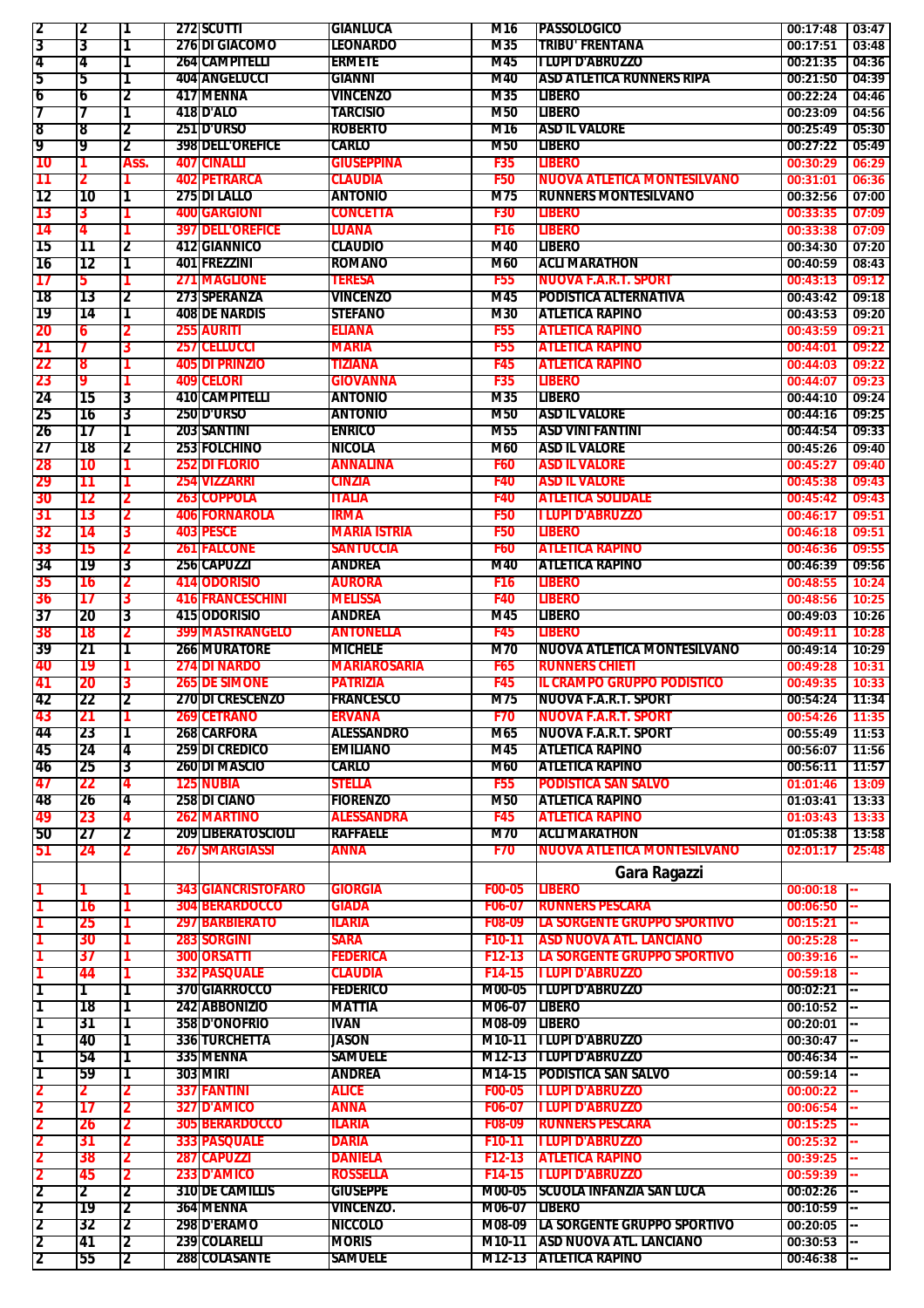| 12                       | <b>60</b>       | 2         |     | <b>347 SCIOLI</b>          | <b>MATTEO</b>      |                     | M14-15 ASD 361GRADI                       | 00:59:22<br>I--          |
|--------------------------|-----------------|-----------|-----|----------------------------|--------------------|---------------------|-------------------------------------------|--------------------------|
| 3                        |                 | 3         |     | <b>249 PELLEGRINI</b>      | <b>ILARIA</b>      | <b>F00-05</b>       | <b>LIBERO</b>                             | 00:00:25                 |
|                          | 3               |           |     |                            |                    |                     |                                           |                          |
| 3                        | 18              | 3         | 352 | <b>ZINNI</b>               | SIRIA              | F06-07              | <b>II LUPI D'ABRUZZO</b>                  | 00:06:58                 |
| 3                        | 27              | 3         |     | <b>245 ABBONIZIO</b>       | <b>ALEXIA</b>      | F08-09              | <b>LIBERO</b>                             | 00:15:30                 |
| 3                        | 32              | 3         |     | <b>279 DI LIZIO</b>        | GIULIA             | F <sub>10</sub> -11 | IASD ATLETICA RUNNERS RIPA                | 00:25:41                 |
|                          |                 |           |     |                            |                    |                     |                                           |                          |
| 3                        | 39              | 3         |     | <b>292 GIADA</b>           | TARANTINI          | F12-13              | <b>ATLETICA RAPINO</b>                    | 00:39:30                 |
| 3                        | 46              | 3         |     | <b>290 DI CRISCI</b>       | ARIANNA            | F14-15              | <b>ATLETICA RAPINO</b>                    | 00:59:43                 |
| 3                        | 3               | 3         |     | 3551PILT                   | <b>SIMONE</b>      | M00-05              | <b>TLIBERO</b>                            | 00:02:30                 |
|                          |                 |           |     |                            | <b>ANTONIO PIO</b> |                     | <b>ISCUOLA INFANZIA SAN LUCA</b>          |                          |
| 3                        | 20              | 3         |     | 316 SPINELLI               |                    | M06-07              |                                           | 00:11:03                 |
| 3                        | 33              | 3         |     | <b>243IFECONDO</b>         | <b>MANUEL</b>      | M08-09              | <b>ILA SORGENTE GRUPPO SPORTIVO</b>       | 00:20:09                 |
| Γ3                       | 42              | 3         |     | 329 STEFANO                | <b>NICOLAS</b>     |                     | M10-11 II LUPI D'ABRUZZO                  | 00:30:58                 |
| 3                        | 56              | 3         |     | 334 CARBONETTA             | <b>DIEGO</b>       |                     | M12-13  I LUPI D'ABRUZZO                  | 00:46:43                 |
|                          |                 |           |     |                            |                    |                     |                                           |                          |
| 3                        | 61              | 3         |     | 284 CALDORA                | <b>DAVIDE</b>      | M14-15              | <b>ATLETICA RAPINO</b>                    | 00:59:33                 |
| 4                        | 4               | 4         |     | <b>234 GALANTE</b>         | <b>CARMEN</b>      | <b>F00-05</b>       | <b>LIBERO</b>                             | 00:00:31                 |
| 4                        | 19              | 4         |     | <b>350 PELLEGRINI</b>      | <b>ELENA</b>       | F06-07              | <b>LIBERO</b>                             | 00:07:03                 |
|                          |                 | 4         |     | <b>330 GIARROCCO</b>       | <b>ASIA</b>        | <b>F08-09</b>       | <b>ILUPID'ABRUZZO</b>                     |                          |
| 4                        | 28              |           |     |                            |                    |                     |                                           | 00:15:35                 |
| 4                        | 33              |           |     | <b>237 MASCIANTONIO</b>    | ALESSIA            | F <sub>10</sub> -11 | ILA SORGENTE GRUPPO SPORTIVO              | 00:25:50                 |
| 4                        | 40              | 4         |     | <b>374 SCUTTI</b>          | <b>VALENTINA</b>   | F12-13              | <b>LIBERO</b>                             | 00:39:34                 |
| 14                       | 4               | 4         |     | 361 MONTANO                | <b>GIANNICOLA</b>  | M00-05              | <b>TLIBERO</b>                            | 00:02:42                 |
|                          |                 |           |     |                            |                    |                     |                                           |                          |
| 14                       | 21              | 4         |     | 235 D'AMARIO               | <b>FRANCESCO</b>   | M06-07 ILIBERO      |                                           | 00:11:08                 |
| 14                       | 34              | 4         |     | 296 ROSSI                  | <b>MATTEO</b>      |                     | <b>M08-09 ATLETICA RAPINO</b>             | 00:20:14                 |
| 14                       | 43              | 4         |     | 372 TRAVAGLINI             | <b>MICHELE</b>     |                     | M10-11   LUPI D'ABRUZZO                   | 00:31:02                 |
| 14                       | 57              | 4         |     | <b>277 ANGELUCCI</b>       | <b>STEFANO</b>     |                     | M12-13 ASD ATLETICA RUNNERS RIPA          | 00:46:46                 |
|                          |                 |           |     |                            |                    |                     |                                           |                          |
| 4                        | 62              | 4         |     | 373ITARANTINI              | <b>ALESSIO</b>     |                     | <b>M14-15 ATLETICA RAPINO</b>             | 00:59:48                 |
| 5                        | 5               | 5         |     | <b>241 LUCENTE</b>         | CARLA              | <b>F00-05</b>       | <b>LIBERO</b>                             | 00:00:35                 |
| 5                        | 20              | 5         |     | <b>360 DONATELLI</b>       | LETIZIA            | F06-07              | <b>LIBERO</b>                             | 00:07:16                 |
|                          |                 |           |     |                            |                    |                     | ISCUOLA INFANZIA SAN LUCA                 |                          |
| b                        | 29              | 5         |     | <b>238 PROFETA</b>         | AMALIA             | <b>F08-09</b>       |                                           | 00:15:39                 |
| 5                        | 34              | 5         |     | <b>353 ZINNI</b>           | DANA               | F <sub>10</sub> -11 | <b>ILUPI D'ABRUZZO</b>                    | 00:25:55                 |
| 5                        | 41              | 5         |     | 3421DI GIUSEPPE            | CHIARA             | F12-13              | <b>LIBERO</b>                             | 00:39:37                 |
| 5                        | 5               | 5         |     | <b>349 DI GIUSEPPE</b>     | <b>SEBASTIAN</b>   | M00-05              | <b>TILUPI D'ABRUZZO</b>                   | 00:02:47                 |
|                          |                 |           |     |                            |                    |                     |                                           |                          |
| 15                       | 22              | 5         |     | <b>299 D'ERAMO</b>         | <b>PAOLO</b>       | M06-07              | <b>LA SORGENTE GRUPPO SPORTIVO</b>        | 00:11:14                 |
| 15                       | 35              | 5         |     | <b>321 DI GIUSEPPE</b>     | <b>NICOLO</b>      | M08-09              | <b>ISCUOLA INFANZIA SAN LUCA</b>          | 00:20:17                 |
| 15                       | 44              | 5         |     | <b>280 DI LIZIO</b>        | LUCIO              | M10-11              | <b>IASD ATLETICA RUNNERS RIPA</b>         | 00:31:09                 |
|                          |                 |           |     | <b>293 GUACCI</b>          | <b>FRANCESCO</b>   |                     | <b>ATLETICA RAPINO</b>                    |                          |
| 5                        | 58              | 5         |     |                            |                    | M12-13              |                                           | 00:46:51                 |
| 6                        | 6               | 6         |     | <b>324 VERI</b>            | <b>MARIA</b>       | <b>F00-05</b>       | <b>ILLUPI D'ABRUZZO</b>                   | 00:00:38                 |
| $\mathbf 6$              | 21              | 6         |     | <b>326 D'AMICO</b>         | ENZA               | F06-07              | <b>ILLUPI D'ABRUZZO</b>                   | 00:07:39                 |
| 6                        | 35              | 6         |     | <b>320 DI GIUSEPPE</b>     | <b>NOEMI</b>       | F <sub>10</sub> -11 | <b>ISCUOLA INFANZIA SAN LUCA</b>          | 00:25:58                 |
|                          |                 |           |     |                            |                    |                     |                                           |                          |
| 6                        | 42              | 6         |     | <b>286 CAPUZZI</b>         | <b>CLAUDIA</b>     | F12-13              | <b>ATLETICA RAPINO</b>                    | 00:39:44                 |
| 6                        | 6               | 6         |     | <b>348IROMAGNOLI</b>       | <b>NICCOLO</b>     | M00-05              | <b>TLIBERO</b>                            | 00:02:52                 |
| 16                       | 23              | 6         |     | <b>340 RANCITELLI</b>      | <b>NICOLA</b>      | M06-07 LIBERO       |                                           | 00:11:21                 |
| 16                       | 36              |           |     | <b>356IORFEO</b>           | <b>EMILIANO</b>    | M08-09 ILIBERO      |                                           | 00:20:25                 |
|                          |                 | 6         |     |                            |                    |                     |                                           | $\overline{\phantom{a}}$ |
| O                        | 45              | u         |     | 331 CAMPITELLI             | <b>GIUSEPPE</b>    |                     | M10-11 ILUPI D'ABRUZZO                    | 00:31:15                 |
|                          |                 |           |     | <b>345 ADREOLI</b>         | <b>SARA</b>        | <b>F00-05</b>       | <b>LIBERO</b>                             | 00:00:42<br>- 1          |
|                          | 22              |           |     | <b>369 GIAMMICO</b>        | <b>ANGELA</b>      | F06-07              | <b>LIBERO</b>                             | 00:07:43                 |
|                          |                 |           |     |                            |                    |                     |                                           |                          |
|                          | 36              |           |     | <b>236 D'AMARIO</b>        | VALERIA            | F10-11              | <b>LIBERO</b>                             | 00:26:04                 |
|                          | 43              |           |     | <b>295 NASUTI</b>          | <b>SOFIA MARIA</b> | F12-13              | <b>ATLETICA RAPINO</b>                    | 00:39:49                 |
|                          |                 |           |     | <b>339 DI BENEDETTO</b>    | <b>GIOELE</b>      | M00-05              | <b>LIBERO</b>                             | 00:02:56                 |
| 17                       | 24              | 7         |     | <b>354 LUSI</b>            | <b>FRANCESCO</b>   | M06-07 LIBERO       |                                           | 00:11:35                 |
|                          |                 |           |     |                            |                    |                     |                                           |                          |
| 17                       | 37              | 7         |     | 285 CAPORALE               | <b>FRANCESCO</b>   |                     | M08-09 ATLETICA RAPINO                    | 00:20:29                 |
|                          | 46              | 7         |     | <b>351 DI GIAMBATTISTA</b> | SAM WILLIAM        | M10-11 LIBERO       |                                           | 00:31:19                 |
| 8                        | 8               | 8         |     | <b>319 PICCIRELLI</b>      | <b>CECILIA</b>     | <b>F00-05</b>       | <b>ISCUOLA INFANZIA SAN LUCA</b>          | 00:00:46                 |
|                          |                 |           |     | <b>367 D'ALONZO</b>        | <b>PHOEBE</b>      | F06-07              | <b>LIBERO</b>                             | 00:07:48                 |
| 8                        | 23              | 8         |     |                            |                    |                     |                                           |                          |
| 8                        | 8               | 8         |     | <b>244 FECONDO</b>         | PAOLO              |                     | M00-05 LA SORGENTE GRUPPO SPORTIVO        | 00:03:03                 |
| 8                        | 25              | 8         |     | <b>314 GIULIANI</b>        | LORIS              |                     | M06-07 SCUOLA INFANZIA SAN LUCA           | 00:11:48                 |
| 8                        | '38             | 8         |     | <b>371 ORFEO</b>           | <b>ALESSANDRO</b>  |                     | M08-09 ILUPID'ABRUZZO                     | 00:20:35                 |
| 8                        | 47              | 8         |     | 359 MARCHETTI              | <b>MANUEL</b>      | M10-11              | <b>LIBERO</b>                             | 00:31:25                 |
|                          |                 |           |     |                            |                    |                     |                                           |                          |
| 19                       |                 |           |     | <b>306 MARINO</b>          | <b>AURORA</b>      | <b>F00-05</b>       | <b>SCUOLA INFANZIA SAN LUCA</b>           | 00:00:50                 |
| 9                        | 24              | 9         |     | 231 LIZZA                  | alisia             | F06-07              | LA SORGENTE GRUPPO SPORTIVO               | 00:07:52                 |
| 19                       | 9               | 9         |     | <b>346 SALVI</b>           | <b>EMANUELE</b>    |                     | <b>M00-05 LA SORGENTE GRUPPO SPORTIVO</b> | 00:03:08                 |
|                          |                 |           |     |                            |                    |                     |                                           |                          |
| 19                       | 26              | 9         |     | <b>313 PICCIRELLI</b>      | <b>FEDERICO</b>    |                     | <b>M06-07 SCUOLA INFANZIA SAN LUCA</b>    | 00:11:52                 |
| 19                       | 39              | 9         |     | <b>294 NASUTI</b>          | <b>FRANCESCO</b>   | M08-09              | <b>ATLETICA RAPINO</b>                    | 00:20:39                 |
| 19                       | 48              | 9         |     | 362 ODORISIO               | <b>EDOARDO</b>     | M10-11              | <b>LIBERO</b>                             | 00:31:30                 |
| <b>10</b>                | 10              | 10        |     | <b>318 ROSATI</b>          | <b>GRAZIA</b>      | <b>F00-05</b>       | <b>SCUOLA INFANZIA SAN LUCA</b>           | 00:00:55                 |
|                          |                 |           |     |                            |                    |                     |                                           |                          |
| [10                      | <b>10</b>       | l 10      |     | 309 BOMBA                  | <b>ANTONIO</b>     |                     | M00-05 SCUOLA INFANZIA SAN LUCA           | 00:03:11                 |
| [10                      | 27              | '10       |     | <b>322 DI GIUSEPPE</b>     | <b>GIUSEPPE</b>    |                     | <b>M06-07 SCUOLA INFANZIA SAN LUCA</b>    | 00:11:54                 |
| 10                       | 49              | 10        |     | <b>344 GIANCRISTOFARO</b>  | <b>CHRISTIAN</b>   | M10-11              | <b>TLIBERO</b>                            | 00:31:33                 |
|                          |                 |           |     | 363 MENNA                  |                    |                     |                                           |                          |
| 11                       | 11              | 11        |     |                            | <b>SOFIA</b>       | F00-05              | <b>LIBERO</b>                             | 00:00:59                 |
| 11                       | 11              | 11        |     | 240 AMICO                  | <b>JOFNATAN</b>    | M00-05 LIBERO       |                                           | 00:03:15                 |
| 11                       | 28              | 11        |     | 315 MARCHETTI              | <b>FABIAN</b>      |                     | M06-07 SCUOLA INFANZIA SAN LUCA           | 00:11:58                 |
| 11                       | 50              | 11        |     | 357IPELLEGRINI             | DARIO              | M10-11 LIBERO       |                                           | 00:31:37                 |
|                          |                 |           |     |                            | <b>NATALINA</b>    |                     | <b>SCUOLA INFANZIA SAN LUCA</b>           |                          |
| $\overline{\mathbf{12}}$ | 12              | 12        |     | <b>323 IANNUCCI</b>        |                    | <b>F00-05</b>       |                                           | 00:01:02                 |
| 12                       | 12              | 12        |     | <b>232 DE NOBILE</b>       | <b>ENRICO</b>      | M00-05              | <b>LIBERO</b>                             | 00:03:20                 |
| 12                       | 29              | 12        |     | 311ID'AMARIO               | <b>LORENZO</b>     |                     | M06-07 ISCUOLA INFANZIA SAN LUCA          | 00:12:02                 |
| [12                      | 151             | 12        |     | 338 POMELLA                | <b>PATRIK</b>      | M10-11 LIBERO       |                                           | 00:31:42                 |
|                          |                 |           |     |                            |                    |                     |                                           |                          |
| $\overline{13}$          | $\overline{13}$ | <b>13</b> |     | <b>247 FARINA</b>          | GAIA               | <b>F00-05</b>       | <b>LIBERO</b>                             | 00:01:08<br>44           |